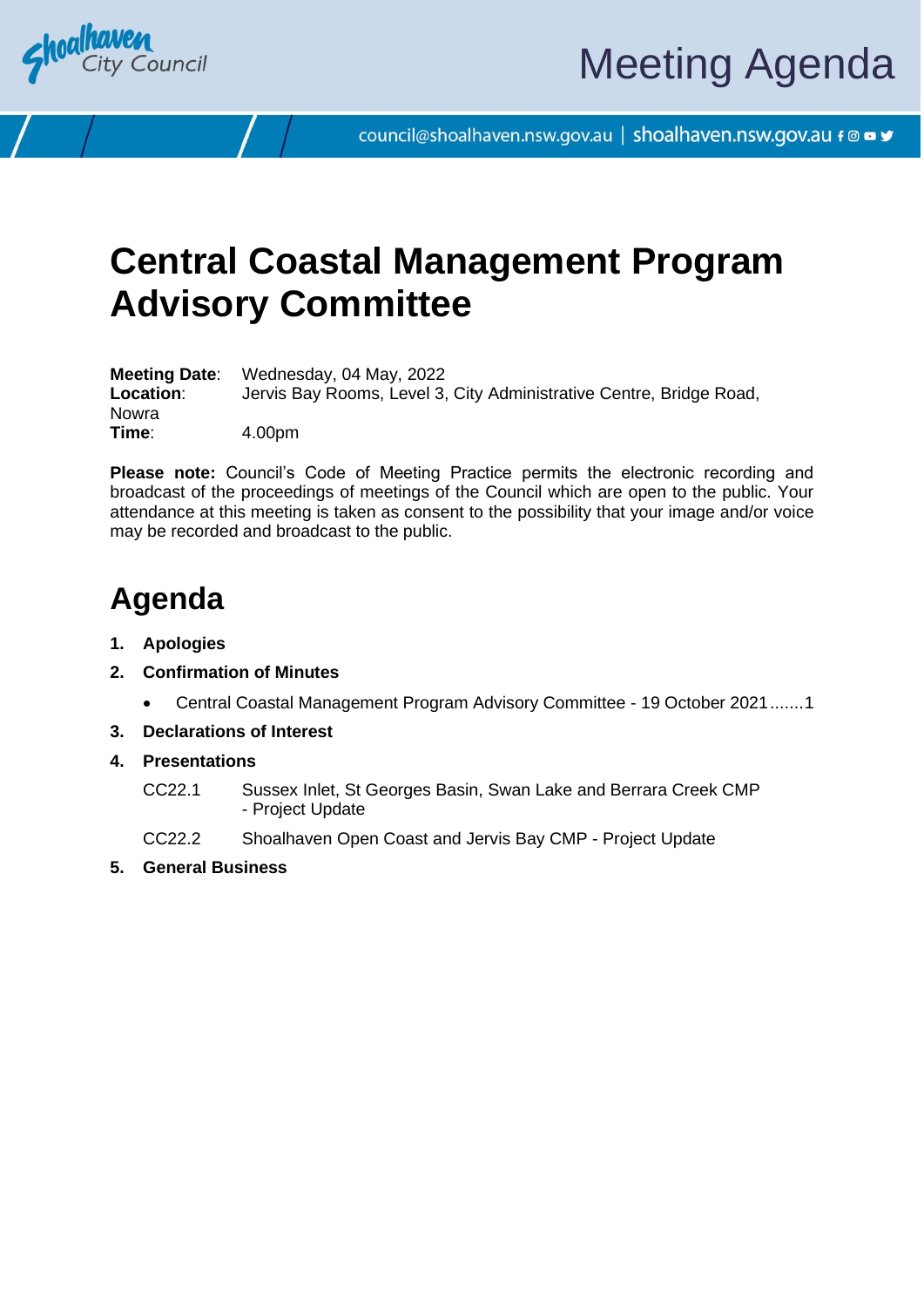

**Membership** Clr Ell (Chairperson) Clr Christen (Alternate Chairperson) All other Councillors (Non voting members) CEO or nominee

Community representatives Christopher Grounds Graham John Connolly Tony Thompson Bob Pullinger Julie Court Samuel Dunnett

Representatives from Government Agencies: Local Aboriginal Land Council NSW State Emergency Services Department of Planning, Environment and Industry (DPIE) Other relevant Government Agency representatives

Quorum – Three (3) provided that a minimum of the Chairperson and two community representatives are present.

#### **Purpose**

The principal objective of the Central Coastal Management Program Advisory Committee is to assist Shoalhaven City Council in the development and implementation of one or more Coastal Management Program plans for the central area of the Council. This will need to be in accordance with the NSW Coastal Management Manual. The central area applies to the following coastal areas and estuaries:

- All Council managed beaches from Callala Bay in the north, to Cunjurong Point in the **South**
- St Georges Basin
- Jervis Bay
- Currambene Creek
- Moona Moona Creek
- Currarong Creek
- Callala Creek
- Sussex Inlet
- Swan Lake
- Berrara Creek
- Shoalhaven Urban and Rural estuaries

#### **Role**

- 1. To assist the Council in the development and implementation of the coastal management programs for the areas listed under 'Purpose' (see above);
- 2. To assist the Council monitoring and assessing the effectiveness of the management program during and after its implementation;
- 3. To assist the Council providing input into known coastal event(s) and erosion behaviour as part of the Coastal Management Program;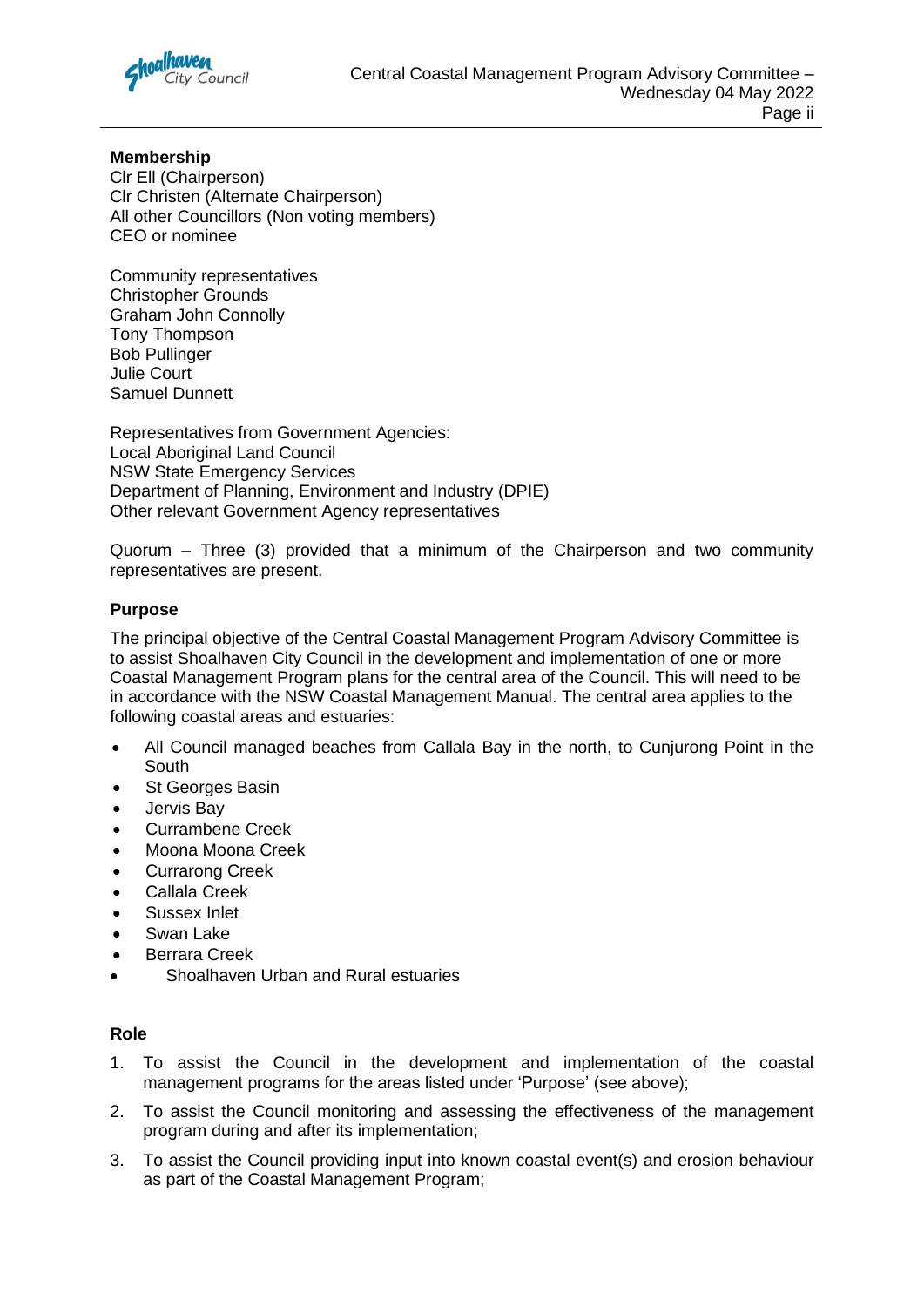

- 4. Provide and review scientific advice and integrate this knowledge into the preparation and review of the Coastal Management Program; and
- 5. Facilitate broader community consultation and participation in coast and estuary management through informing and liaising with member community groups.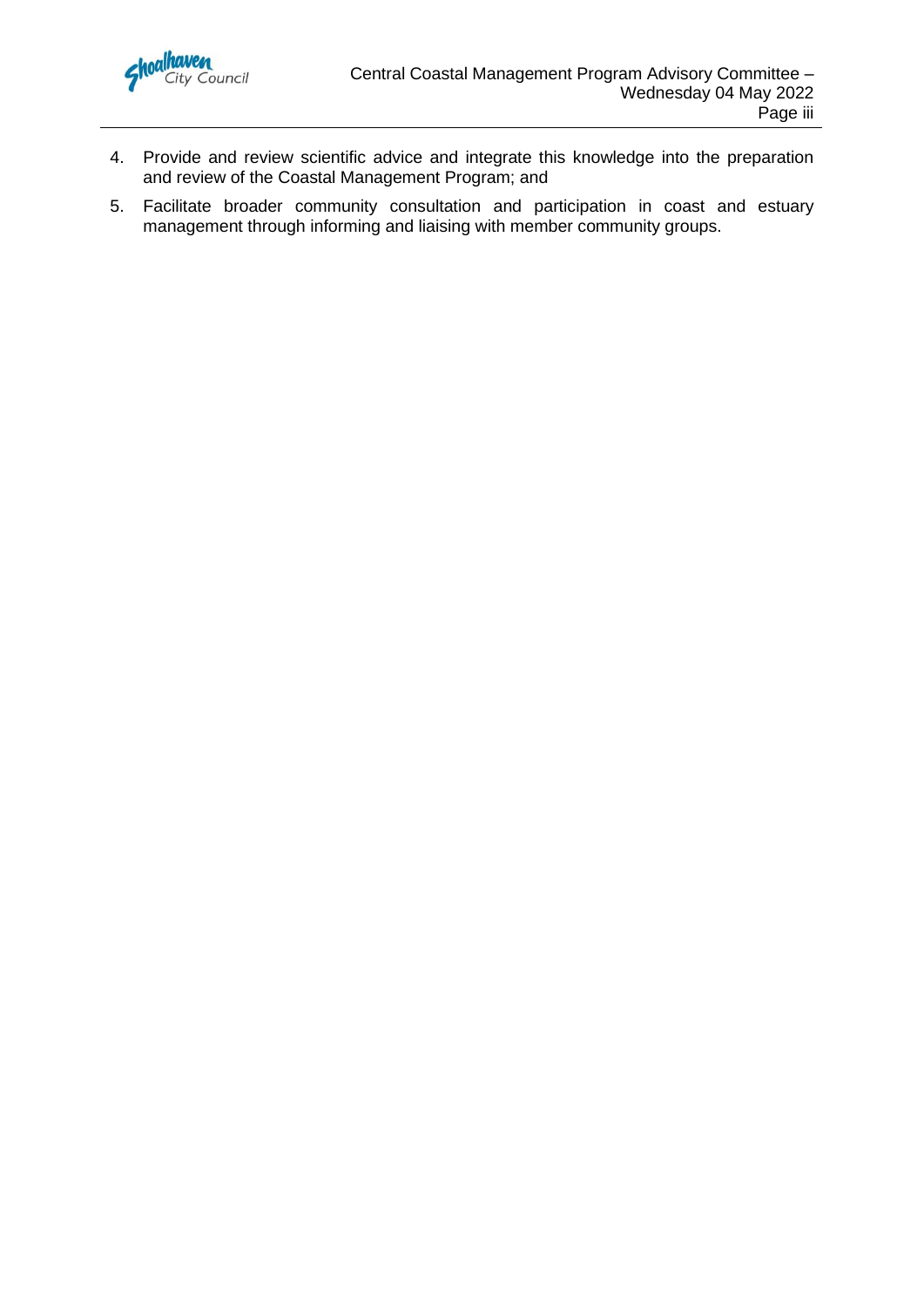<span id="page-3-0"></span>

# Meeting Minutes

council@shoalhaven.nsw.gov.au | shoalhaven.nsw.gov.au f @ ■ y

## **MINUTES OF THE CENTRAL COASTAL MANAGEMENT PROGRAM ADVISORY COMMITTEE**

**Meeting Date**: Tuesday, 19 October 2021 **Location**: Teams **Time**: 4.00pm

The following members were present (Remotely):

Clr Patricia White - Chairperson Mr Christopher Grounds Mr Tony Thompson Mr Bob Pullinger Ms Julie Court Mr Graham Connolly Mr Michael Roberts - Manager - Environmental Services – (CEO Nominee)

Others present:

Mr Phil Costello – Director City Development Mr Nigel Smith – Coastal Management Program Coordinator Mr Chris Adamantidis - Advisian Mr Daniel Wiecek – Department of Planning, Industry and Environment Ms Helen Wheeler – NSW Department of Planning, Industry and Environment – Crown Lands Ms Jillian Reynolds – DPIE Fisheries Mr Malcolm Robertson - NSW Department of Planning, Industry and Environment – Crown Lands Ms Cherie Parmenter – DPIE Ms Chloe Broom – Coastal Project Officer Mr Simon Williams – NSW Department of Planning, Industry and Environment – Crown Lands joined at 4.33pm Ms Emma Dortons – Heritage NSW – joined at 4.45pm

#### **Apologies / Leave of Absence**

Nil

#### **Confirmation of the Minutes**

**RESOLVED** (Tony Thompson / Julie Court)

That the Minutes of the Central Coastal Management Program Advisory Committee held on Monday 15 March 2021 be confirmed.

CARRIED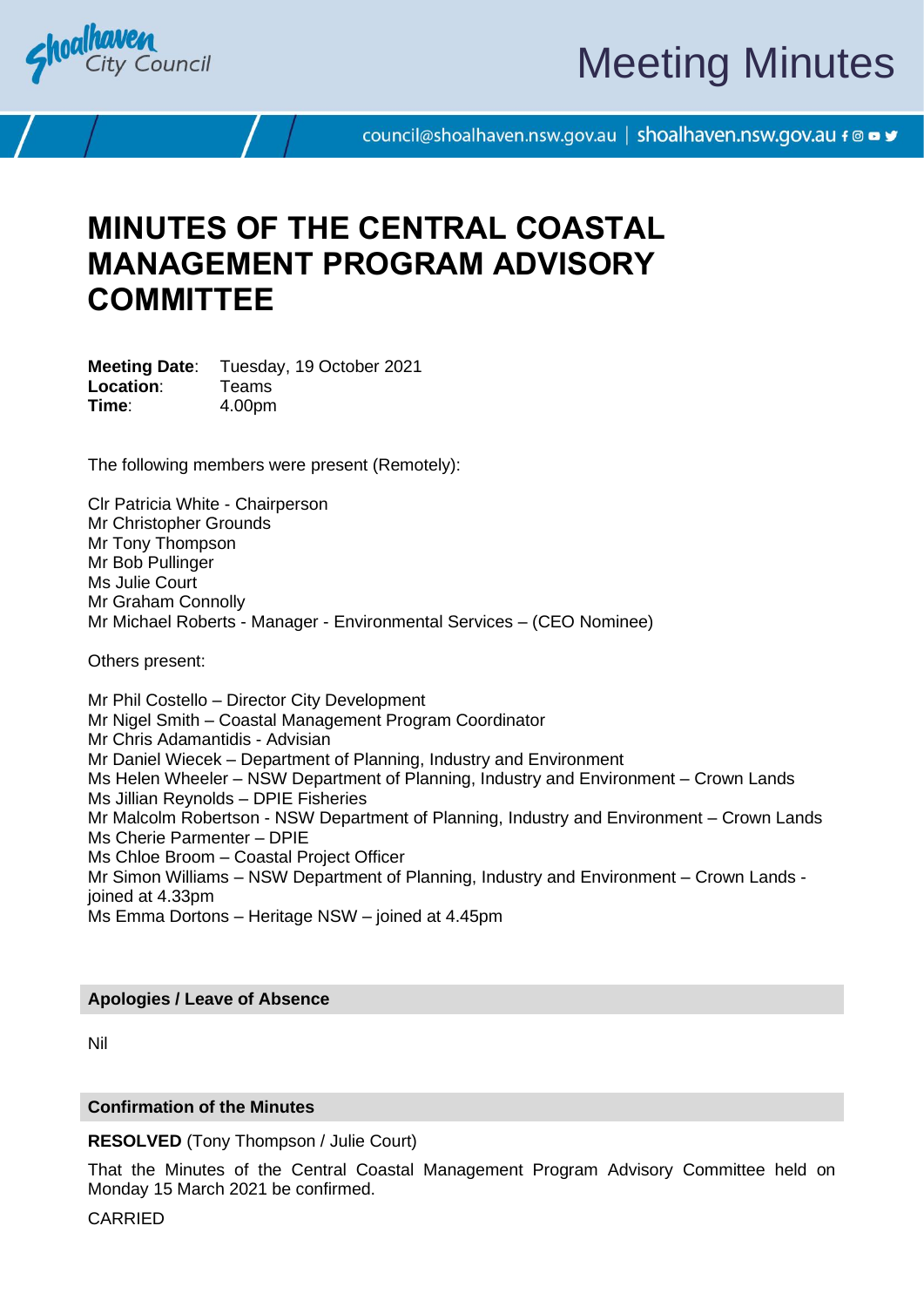

10.

**Mr Graham Connelly gave a Welcome to Country.**

#### **Declarations of Interest**

Nil

### **REPORTS**

#### **CC21.3 Shoalhaven Beaches Asset Management Strategy Progress Report - Central HPERM Ref: D21/421516**

Chris Adamantidis – Coastal Engineer, Advisian – presented the Shoalhaven Beaches Asset Management Strategy report prepared by Advisian to the meeting.

Key points:

- The project has been jointly funded by DPIE & Council to look at all beach accessways throughout the Shoalhaven LGA and prioritise access ways for repairs and/or improvements.
- Council manages over 220 beach access points at 40 beaches throughout the LGA.
- Each area has been identified with condition rating, indicating what is recommended or required for improvement.
- Key issues affecting accessways in the north are wind erosion, beach erosion especially at Shoalhaven Heads as well as informal access paths - people creating own accessway where there is no existing accessway, or multiple access points for the one area that could be consolidated to a single accessway.
- Common issues identified across the Shoalhaven were:
	- o erosion at the base of accessways
	- o stormwater erosion
	- o slope instability
	- o maintenance/vegetation encroachment
	- o damage to dune vegetation and the spread of weeds
	- o lowering of base of the accessways relative to surrounding dune
	- o difficult or remote access
	- o creek bank erosion

#### **Recommendation**

That the Committee:

- 1. Receive this report for information;
- 2. Recommend consultation through the CMP process of review/implementation of closure of coastal access track actions from the report; and
- 3. Recommend implementation of actions including maintenance, upgrades, and repairs of coastal access tracks outside of the CMP process.

*6.*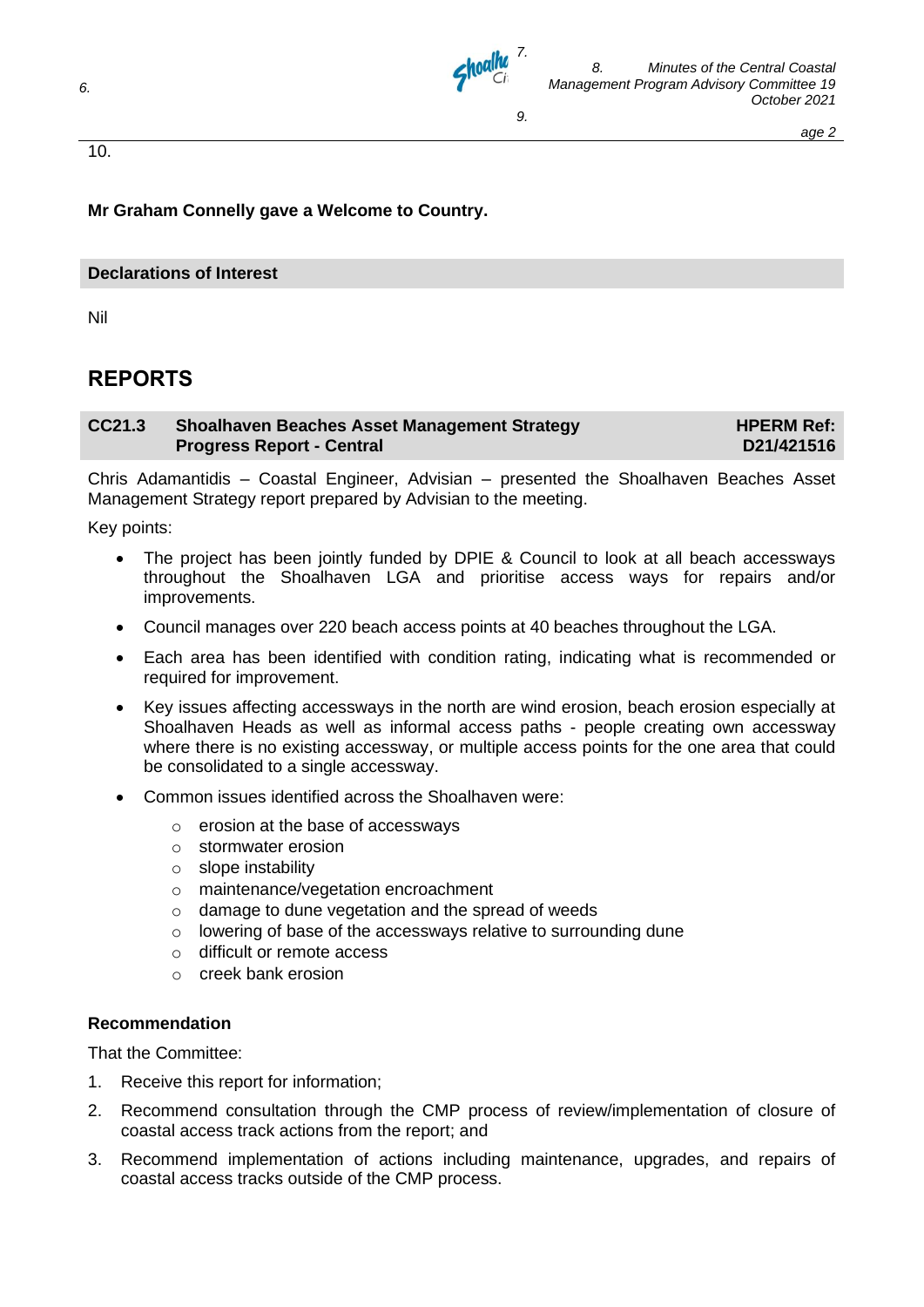

*6.*



*8. Minutes of the Central Coastal Management Program Advisory Committee 19 October 2021* 

*age 3*

#### 10.

#### **RECOMMENDATION** (Christopher Grounds / Tony Thompson)

That:

- 1. The Committee receive this report for information;
- 2. A copy of Advisian's report be provided to all committee members for further consultation:
- 3. The Committee recommend consultation through the CMP process for Council endorsement of implementation of closure of coastal access track actions from the report; and
- 4. The Committee recommend to allow implementation of actions including maintenance, upgrades and repairs of coastal access tracks outside of the CMP process.
- 5. In accordance with [MIN21.656](https://shoalhaven.infocouncil.biz/Open/2021/09/CL_20210928_MIN_16430_WEB.htm) from the Ordinary Council meeting of 28 September 2021, the full report be given to Councillors as per the Recommendation.

CARRIED

| CC21.4 | Update on the Open Coast and Jervis Bay Coastal<br><b>Management Programs</b> | <b>HPERM Ref:</b><br>D21/438756 |
|--------|-------------------------------------------------------------------------------|---------------------------------|
|        |                                                                               |                                 |

#### **Recommendation (Item to be determined under delegated authority)**

That the Committee receive the report on the status of the Open Coast and Jervis Bay Coastal Management Programs for information.

#### **RESOLVED** (Bob Pullinger / Christopher Grounds)

That the Committee receive:

- 1. The report on the status of the Open Coast and Jervis Bay Coastal Management Programs for information.
- 2. The updated list of stakeholders that have been identified.

#### CARRIED

| CC21.5 | Update on the Sussex Inlet, St Georges Basin, Berrara  | <b>HPERM Ref:</b> |
|--------|--------------------------------------------------------|-------------------|
|        | <b>Creek and Swan Lake Coastal Management Programs</b> | D21/389933        |

#### **Recommendation (Item to be determined under delegated authority)**

That the Committee receive the report on the status of the Sussex Inlet, St Georges Basin, Berrara Creek and Swan Lake Coastal Management Programs for information.

#### **RESOLVED** (Christopher Grounds / Julie Court)

That the Committee receive the report on the status of the Sussex Inlet, St Georges Basin, Berrara Creek and Swan Lake Coastal Management Programs for information.

CARRIED

| CC21.6 | Coastal Zone Management Plan Progress Update |  |
|--------|----------------------------------------------|--|
|--------|----------------------------------------------|--|

It was noted that a Bill is in before NSW Parliament to extend the CZMP by a further 2 years. If it is extended can the information please be forwarded to Councillors.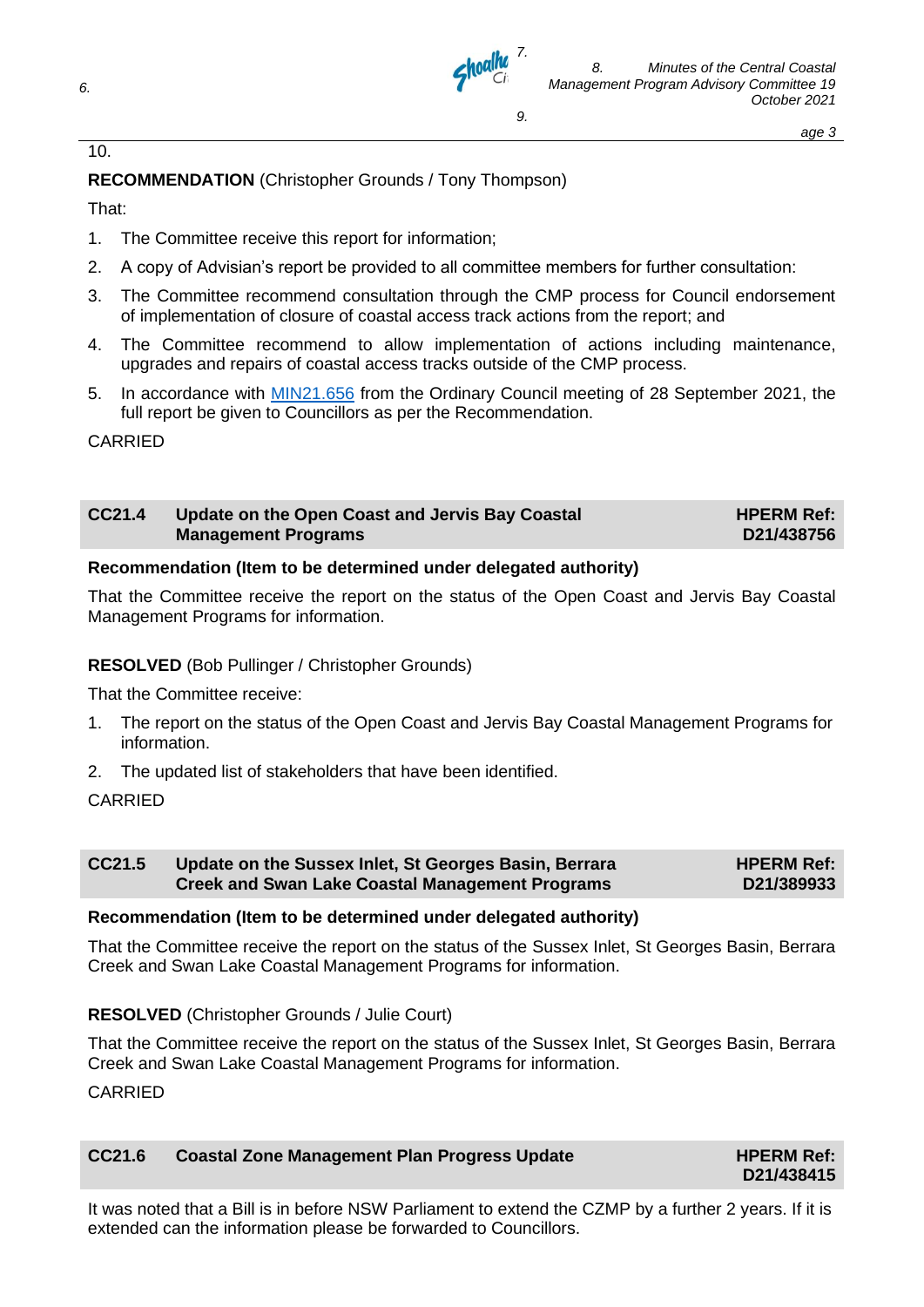

*8. Minutes of the Central Coastal Management Program Advisory Committee 19 October 2021* 

#### **Recommendation (Item to be determined under delegated authority)**

That the Committees:

- 1. Note the progress of the Coastal Zone Management Plan (CZMP), certified by the NSW State Government in 2018; and,
- 2. Note the expiration date of the Coastal Zone Management Plan (CZMP), at the end of the calendar year of 2021.

**RESOLVED** (Bob Pullinger / Christopher Grounds)

That the Committees:

- 1. Note the progress of the Coastal Zone Management Plan (CZMP), certified by the NSW State Government in 2018; and,
- 2. Note the expiration date of the Coastal Zone Management Plan (CZMP), at the end of the calendar year of 2021.

CARRIED

### **GENERAL BUSINESS**

#### **CC21.7 Additional Item - Sustainable Tourism**

Chris Grounds raised the concept/term "sustainable tourism" being used in reporting, can council do something more than just phrase "sustainable tourism" and what that actually means? Also noting concepts of climate change, sea level rise and storm regime, they don't seem to appear in Coastal Planning.

Michael Roberts advised that Council has recently appointed a Sustainability Officer and are meeting with her regularly to discuss 2035-2050 carbon emissions and reductions. Those terms mentioned are strongly considered when developing more sustainability policies and procedures so Council has a better vision in terms of carbon abatement and temperature rises that are predicted to occur.

Clr White requested that at a future meeting the new Sustainability Officer do a presentation.

Nigel Smith also noted that in previous plans (CZMP) the term "sustainable" has been quite ambiguous however when transitioning into the new CMPs, we aim to make these terms and actions more refined as easy to implement.

It was also requested that at a future meeting to have input on bringing Cruise Ships into Jervis Bay and the Committee receive a report in relation to this. Council has contacts from Maritime and they do get invited to the meetings, because this is a specific question, it's suggested that this matter be dealt with directly.

#### **RESOLVED** (Christopher Grounds / Clr White)

That Council's Sustainability Officer provide a presentation at a future meeting of the Committee about what the role is and how the Officer wants to move it forward.

CARRIED